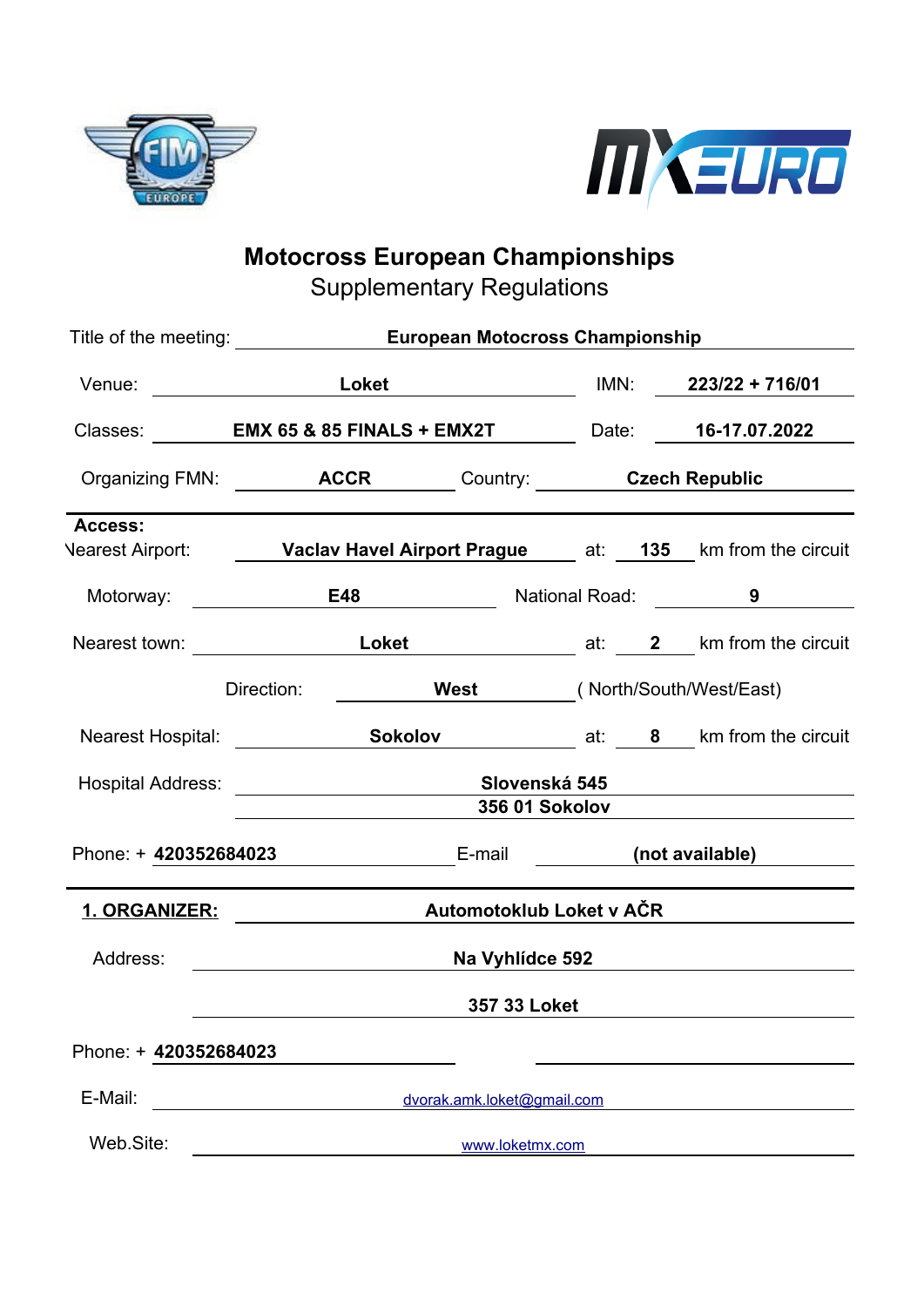# **2. ENTRIES:**

Entry forms duly approved by the participants must be sent to:

|                           |                                                                            |                              | Infront Moto Racing online entry system                |     |       |  |
|---------------------------|----------------------------------------------------------------------------|------------------------------|--------------------------------------------------------|-----|-------|--|
| Address:                  |                                                                            |                              |                                                        |     |       |  |
| Phone: +                  | the control of the control of the control of the control of the control of |                              |                                                        |     |       |  |
| E-Mail:                   |                                                                            |                              | sportoffice@mxgp.com                                   |     |       |  |
|                           |                                                                            |                              |                                                        |     |       |  |
|                           | <b>3. SECRETARIAT OF THE MEETING:</b>                                      |                              |                                                        |     |       |  |
|                           |                                                                            |                              | Automotoklub Loket v AČR                               |     |       |  |
| Address:                  |                                                                            | Na Vyhlídce 592              |                                                        |     |       |  |
|                           |                                                                            |                              | 357 33 Loket                                           |     |       |  |
| Phone: + 420352684023     |                                                                            |                              |                                                        |     |       |  |
| E-Mail:                   |                                                                            |                              | dvorak.amk.loket@gmail.com                             |     |       |  |
| <b>4. WELCOME CENTER:</b> |                                                                            |                              |                                                        |     |       |  |
| Place:                    |                                                                            |                              | Near the circuit - GPS: 50°12'21.778"N, 12°45'59.778"E |     |       |  |
| Open on:                  | Thursday:                                                                  | from:                        | 14:00                                                  | to: | 19:00 |  |
|                           | Friday:                                                                    | from:                        | 8:00                                                   | to: | 19:00 |  |
|                           | Saturday:                                                                  | from:                        | 8:00                                                   | to: | 19:00 |  |
|                           | Sunday:                                                                    | from:                        | 8:00                                                   | to: | 13:00 |  |
| 5. CIRCUIT:               |                                                                            |                              |                                                        |     |       |  |
| Name of the circuit:      |                                                                            |                              | Loketské serpentiny                                    |     |       |  |
| <b>Address</b>            |                                                                            |                              | Na Vyhlídce 592, 357 33 Loket                          |     |       |  |
| <b>GPS Coordinates</b>    |                                                                            | 50°11'44.64"N, 12°45'30.54"E |                                                        |     |       |  |
| Length of the course:     |                                                                            | 1586                         | Minimum width:<br>m.                                   | 6   | m.    |  |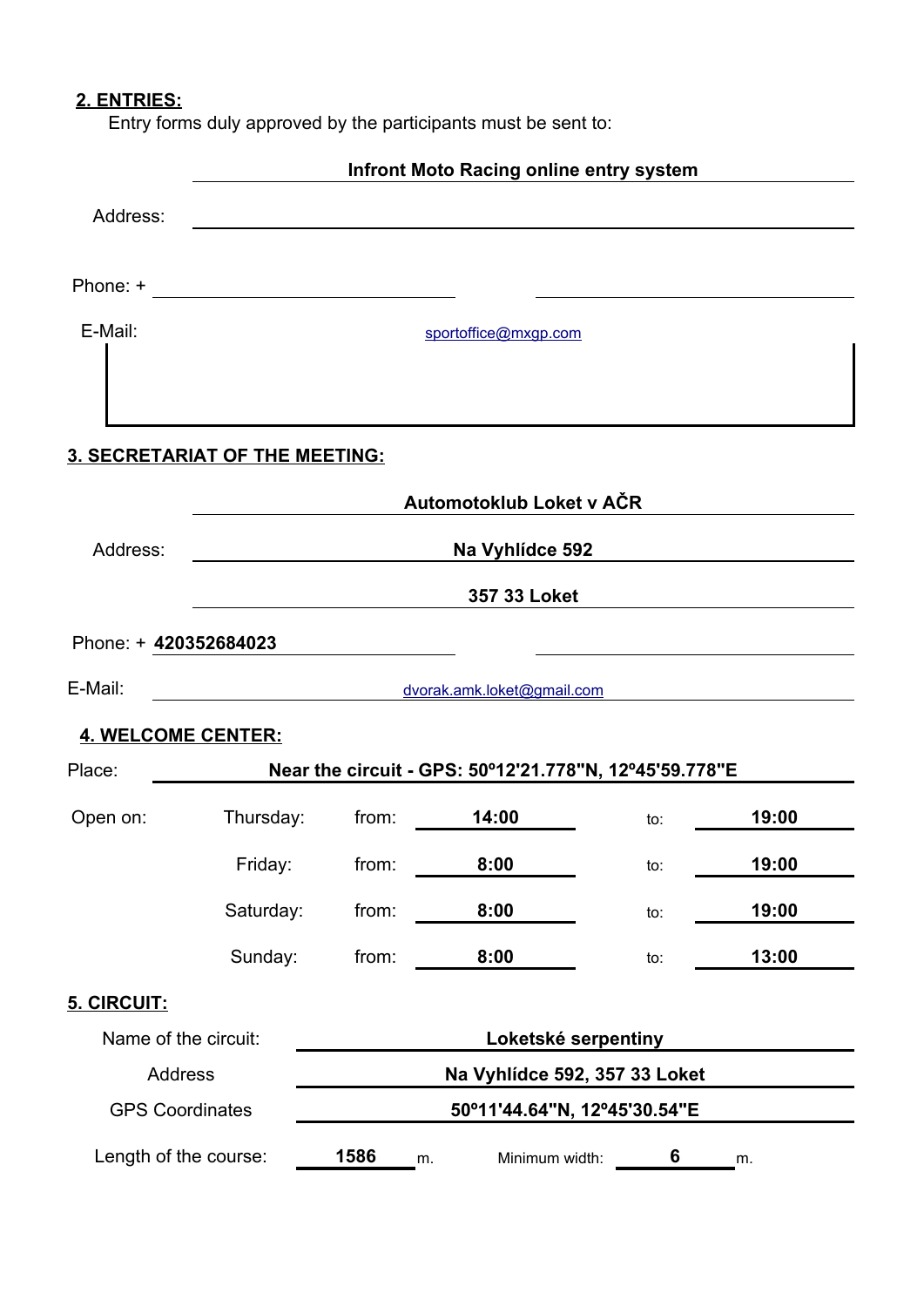A drawing of the circuit is attached to these regulations.

The race office must be equippt with a high speed internet connection over the whole meeting.

#### **5a. TIMEKEEPING**

e-mail address :

[timekeeping@mxgp.com](mailto:timekeeping@mxgp.com)

## **6. OFFICIALS:**

| <b>Antonio Alia Portela</b> | FIM Lic. Nr. |                                                                                                  |
|-----------------------------|--------------|--------------------------------------------------------------------------------------------------|
| Tomáš Honzík                |              | 15587                                                                                            |
| <b>Tomas Pavlovcik</b>      | FIM Lic. Nr. |                                                                                                  |
| <b>Jaroslav Piela</b>       |              |                                                                                                  |
|                             |              | 15586                                                                                            |
| Jana Lehnerová              |              |                                                                                                  |
| Jiří Chmel                  |              |                                                                                                  |
| <b>Ludwg Verheyden</b>      | FIM Lic. Nr. |                                                                                                  |
| Josef Jiránek               |              |                                                                                                  |
| Věra Procházková            |              | 13507                                                                                            |
| <b>Tereza Piela</b>         |              |                                                                                                  |
| <b>Jaroslav Faflík</b>      |              |                                                                                                  |
|                             |              | FIM Lic. Nr.<br><b>Zdeněk Dvořák Marský FIM Lic. Nr.</b><br>FIM Lic. Nr.  14 987<br>FIM Lic. Nr. |

The meeting will be organized in conformity with the FIM Europe Sporting Code, the FIM E MX rules, CMS Regulations, the general rules of the **ACCR** (FMNR), where applicable, and these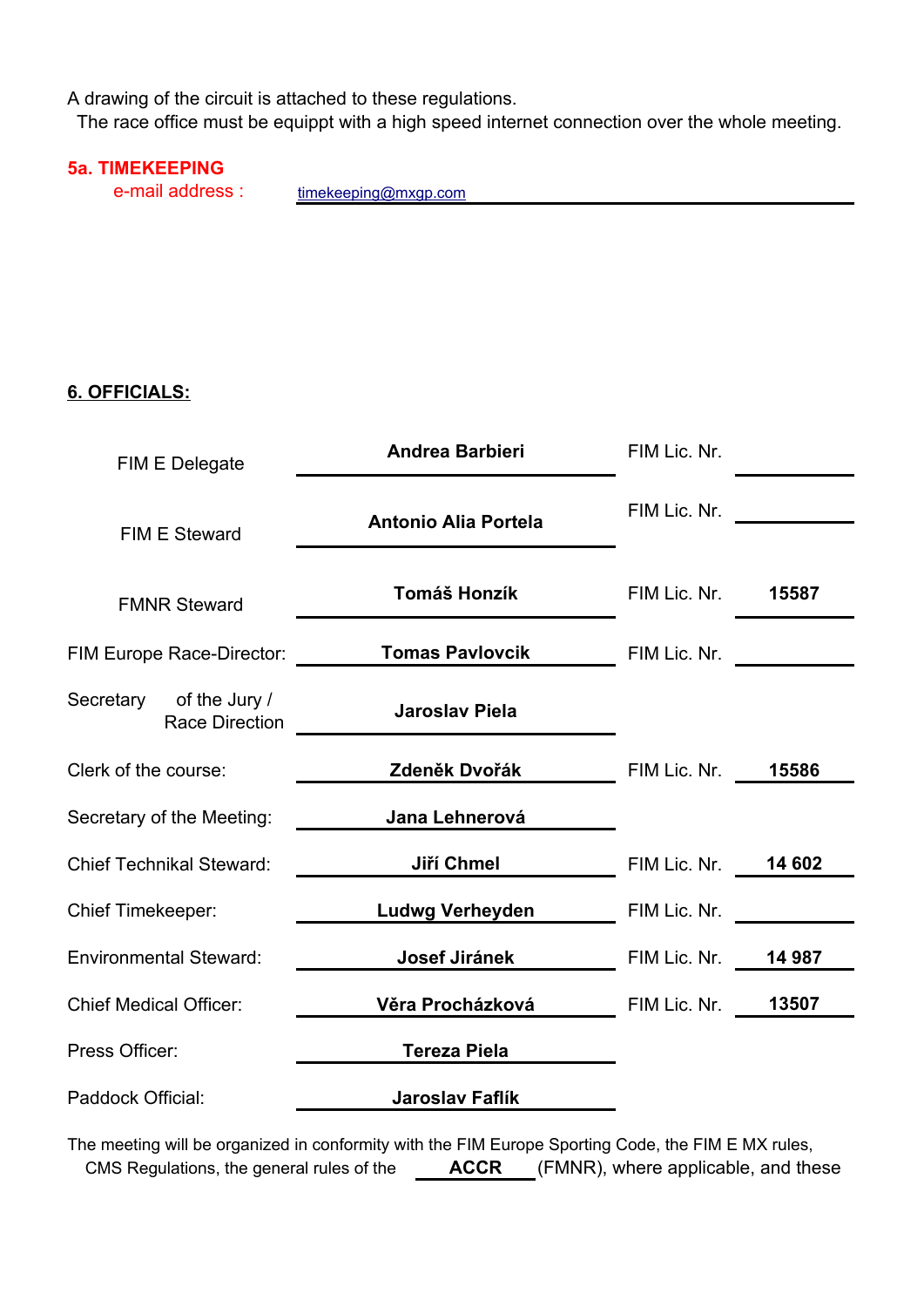Supplementary Regulations which have been duly examined and approved by the (FMNR).

#### **7. STARTING NUMBERS:**

#### All riders will receive from the FIM Europe Motocross Commission, or from Infront in the case of events combined with MXGP/MX2, a permanent starting number to be used for the entire

season. Changing during the season without prior written approval of the FIM Europe Motocross Commission/Infront is not possible.

#### **8. CIRCUIT CONTROL:**

Meeting point: At the starting grid. See attached Time Schedule.

#### **9. MEETING WITH THE ORGANIZERS**

Venue: Jury room. See attached Time Schedule.

### **10. TECHNICAL CONTROL AND VERFICATIONS.**

Venue: The Technical control post. See attached Time Schedule.

#### **11. JURY MEETINGS**

Venue: The Jury room. See attached Time Schedule.

#### **12. RIDERS BRIEFING:**

Meeting point: At the starting grid. See attached Time Schedule.

#### **13. PRACTISE:**

See attached Time Schedule

#### **14. QUALIFYING:**

See attached Time Schedule

### **15. FREE START SESSION:**

See attached Time Schedule

#### **16. WARM UP:**

See attached Time Schedule

#### **17. SIGHTING LAP:**

See attached Time Schedule

#### **18. WAITING ZONE:**

See attached Time Schedule

#### **19. RACES:**

See attached Time Schedule

#### **20. FUEL:**

In according with FIM specifications.

### **21. INSURANCE:**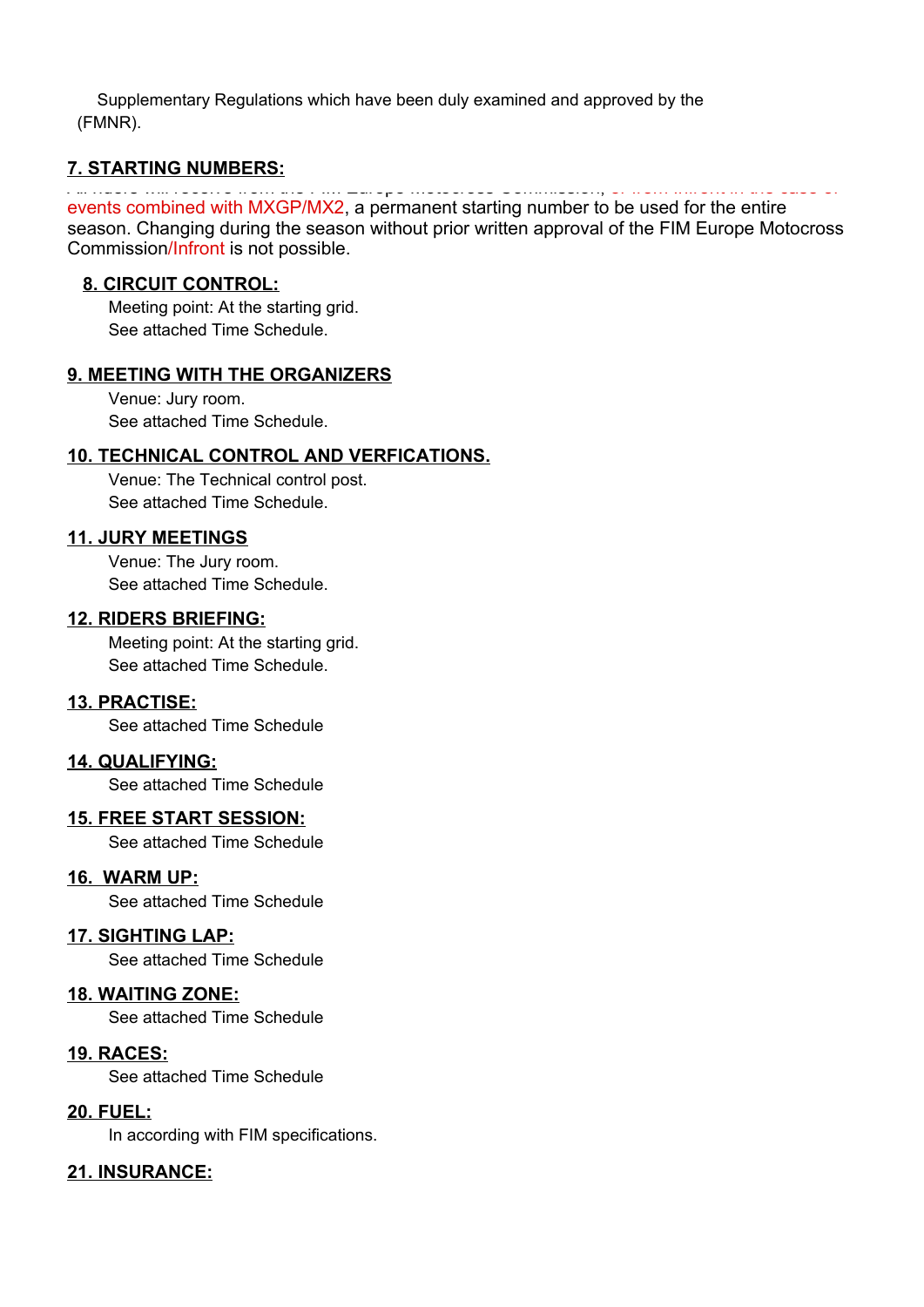The organizer has contacted a third party insurance in according with Art. 110.1 of the FIM Europe Sporting Code. This insurance includes a guarantee of the minimum amount as stipulated by the FIM Europe Management Council. The Insurance comes in effect 2 days before the first practise and ends 2 days after the meeting.

The organizer disclaims all responsibility for damage to a motorcycle, its accessories and components arising out of an accident, fire or other incident.

#### **22. PROTEST AND APPEALS:**

Any person or group of persons (rider, entrant, manufacturer, official, etc.), recognized by the FIM and concerned by a decision taken under the authority of the FIM Europe, may ask for redress for the consequences of that decision.

Protest must be lodged according to the FIM Europe Disciplinary and Arbitration Code and the Supplementary Regulations and be accompanied by a fee of  $350 - \epsilon$  or equivalent amount in local currency, returnable if the protest is justified.

In general, protests against eligibility of a rider entered, must be made before the start of the official practice.

Protests against results must be presented to the International Jury within 30 minutes following the publishing of the results.

An appeal can be made to the FIM Europe Disciplinary Commission against a decision of the International Jury.

Protest entailing a fuel control: See FIM Europe MX rules.

#### **23. PRICE-GIVING CEREMONY:**

Venue of the prize-giving ceremony:

See attached Timetable.

The first three riders are invited to attend the prize-giving ceremony.

Additional other riders can be invited by Infront Moto Racing or the organizer. Riders might also be invited for a Press Conference.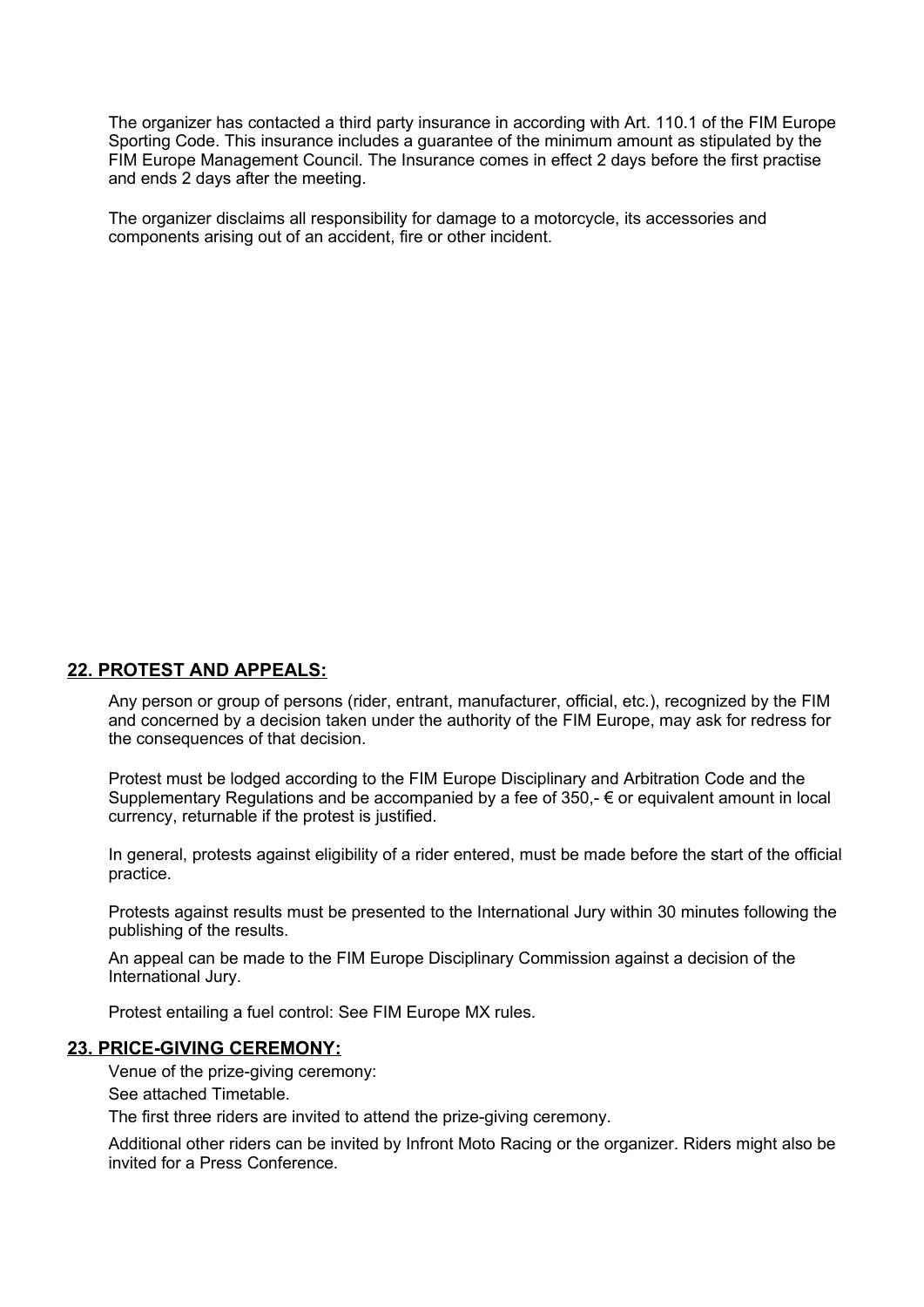If invited attendance to the prize giving ceremony or press conference is compulsory.

#### **24. INTERPRETATION OF THE SUPPLEMENTARY REGULATIONS:**

The interpretation of this regulations rests entirely with the Jury or Race Direction. In case of dispute, regarding the interpretation or if there is any difference between the two official texts, the English text will prevail.

#### **25. MISCELLANEOUS:**

The maximum fee for Transponders rent is 100.-€, the fee has to payed back after return of the Transponder.

#### **25. ADDITIONAL MISCELLANEOUS:**

At all solo events where the European Championship is combined with FIM World Championship and promoted by Infront Moto Racing, there is an entry fee of 300  $\epsilon$  payable to Infront Moto Racing before technical control.

### **25a. ADDITIONAL MISCELLANEOUS**

Riders in the EMX65/85 classes will be invited by Infront Moto Racing to compete in this event, based on the zone qualification protocol in the FIM-Europe MX rules.

| Place and date:                                                                                                                                                                                                                                                                                                                                  | 2.4.2022                                                                                                                                                                                                                                                                                                                                                                                                                |                                                                                         |
|--------------------------------------------------------------------------------------------------------------------------------------------------------------------------------------------------------------------------------------------------------------------------------------------------------------------------------------------------|-------------------------------------------------------------------------------------------------------------------------------------------------------------------------------------------------------------------------------------------------------------------------------------------------------------------------------------------------------------------------------------------------------------------------|-----------------------------------------------------------------------------------------|
|                                                                                                                                                                                                                                                                                                                                                  |                                                                                                                                                                                                                                                                                                                                                                                                                         | The race office is equipt with a high speed internet connection over the whole meeting. |
| The Clerk of the Course:                                                                                                                                                                                                                                                                                                                         |                                                                                                                                                                                                                                                                                                                                                                                                                         | Zdeněk Dvořák                                                                           |
| Approved by FMNR:                                                                                                                                                                                                                                                                                                                                |                                                                                                                                                                                                                                                                                                                                                                                                                         | Karel Nauš/ ACCR                                                                        |
| Approved by FIM Europe                                                                                                                                                                                                                                                                                                                           | Eddie Herd                                                                                                                                                                                                                                                                                                                                                                                                              | 05/04/2022                                                                              |
| Attachmend:<br>A map of the region, including the venue of the circuit<br><b>Time Scedule</b><br>Drawing of the circuit                                                                                                                                                                                                                          |                                                                                                                                                                                                                                                                                                                                                                                                                         |                                                                                         |
| LOKET - MOTOKROSOVÁ TRAŤ   MOTOCROSS TRACK                                                                                                                                                                                                                                                                                                       |                                                                                                                                                                                                                                                                                                                                                                                                                         |                                                                                         |
| <b>HLAVNÍ VCHOD   MAIN ENTRANCE</b><br><b>JURY   JURY</b><br>ø<br><b>TISK   PRESS</b><br>OBČERSTVENÍ   FOOD ZONE<br><b>VIP   VIP ZONE</b><br><b>MX FAN ZONE</b><br><b>SPRCHY   SHOWERS</b><br>ര<br><b>ZDRAVOTNÍCI   MEDICAL CENTER</b><br>(20)<br>YOUTHSTREAM OFFICE<br>മെ<br><b>PIT LINE</b><br><b>III</b> SKY BOX<br><b>NILLELL COECTATING</b> | ZAKÁZANÝ PROSTOR   PROHIBITED AREA<br>TECH. KONTROLA   TECHNICAL CONTROL<br>PARKOVIŠTĚ"A"   PARKING"A"<br>PARKOVIŠTĚ EMX   PARKING EMX<br>PARKOVIŠTĚ AMK   PARKING AMK<br>PARKOVIŠTĚ, ALL ACCESS"   PARKING ALL ACCESS<br>PARKOVIŠTĚ TISK   PARKING PRESS<br>RIDERS LIVING AREA   UBYT. PROSTOR PRO JEZDCE<br><b>WC DIVÁCI   WC SPECTATORS</b><br><b>MYCÍ BOXY   BIKE WASH</b><br><b>TESTOVACÍ TRAŤ   TESTING TRACK</b> | <b>EXIT</b><br>ම<br>$\bigcirc$<br>23                                                    |